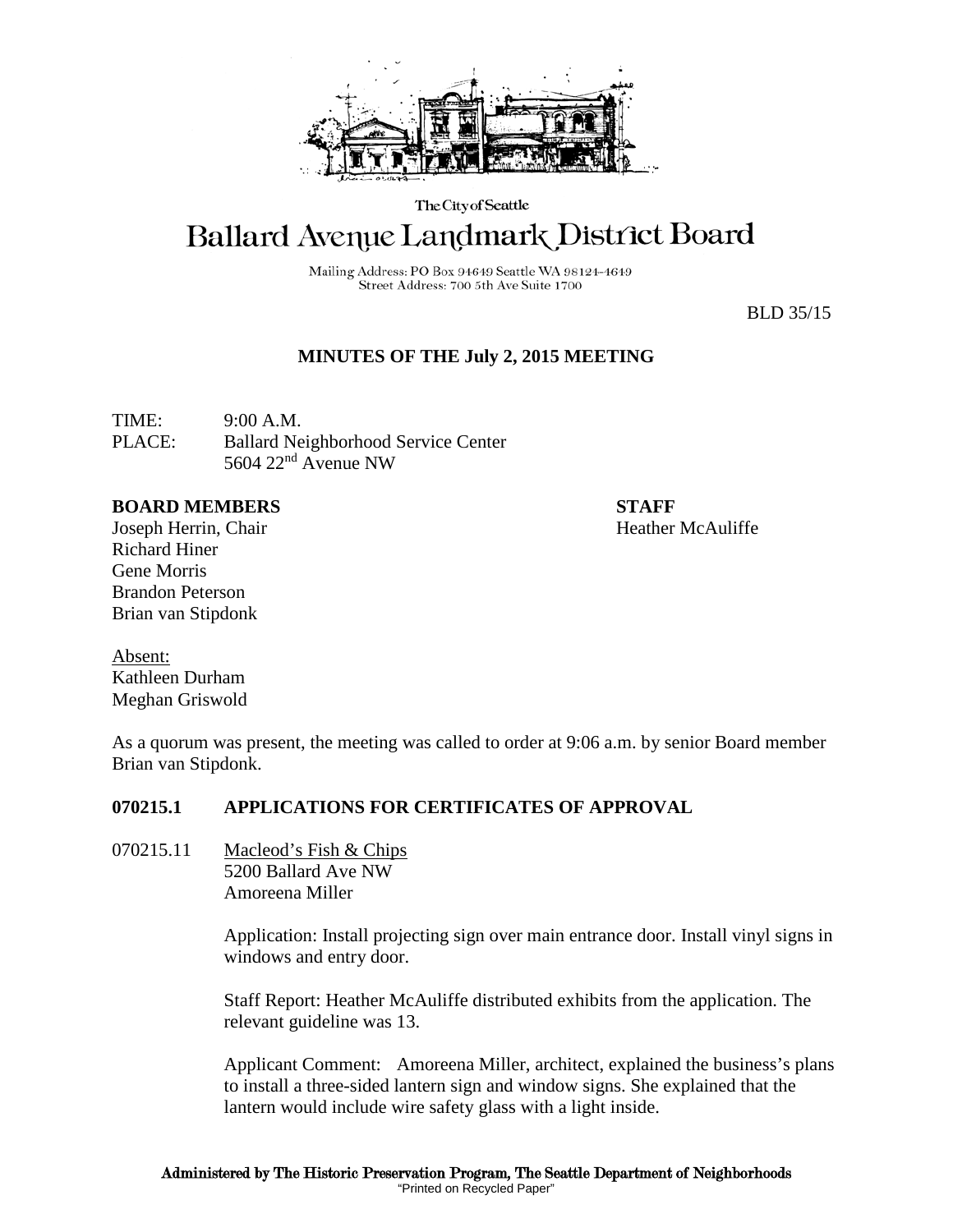Public Comment: There were no comments from the public.

Board Discussion: Brandon Peterson noted that the lantern sign met Guideline 13 d. Brian van Stipdonk cited Guideline 13 a, noting that vinyl lettering is allowed. Board members concurred that the storefront signs met Guideline 13 b.

Motion: Brian van Stipdonk made a motion to approve the application as presented.

MM/SC/BVS/BP 5-0-0

070215.12 Pioneer Houses 5341 Ballard Ave NW Jeff Ruehlmann

> Application: Add new wood gates to south and north side yards. Paint houses white with black doors and window sashes.

> Staff Report: Heather McAuliffe distributed exhibits from the application. The relevant guidelines were 3, 5 and 7.

Applicant Comment: Tim Baker, proprietor of the restaurant that is to be located in the buildings, presented the application. He explained that the fence on the south side was still tall but that changes had been made to make it more transparent while better securing the property. He showed wood samples for the gate to the Board. He explained that it is the same wood as the cedar shake roof, so it will silver with age. He next showed color samples for the exterior painting. He explained that the Board had previously approved black for the walls but that the architect had advised that white would look better.

*Joe Herrin arrived at 9:20 a.m.*

Public Comment: There were no comments from the public.

Board Discussion: Board members concurred that the paint colors would be acceptable. Gene Morris pointed out that the city would not likely allow a 9' tall fence. Tim Baker explained that they were trying to keep it aligned with the drip line and to make it more difficult to access the outside seating areas and walk-in cooler. Brandon Peterson noted that 9' fences are not found in the District. Tim Baker amended the application to limit the fence on the south side to 6'.

Motion: Brian van Stipdonk made a motion to approve the application as amended by the applicant.

MM/SC/BVS/RH 4-0-1 (Joe Herrin abstained)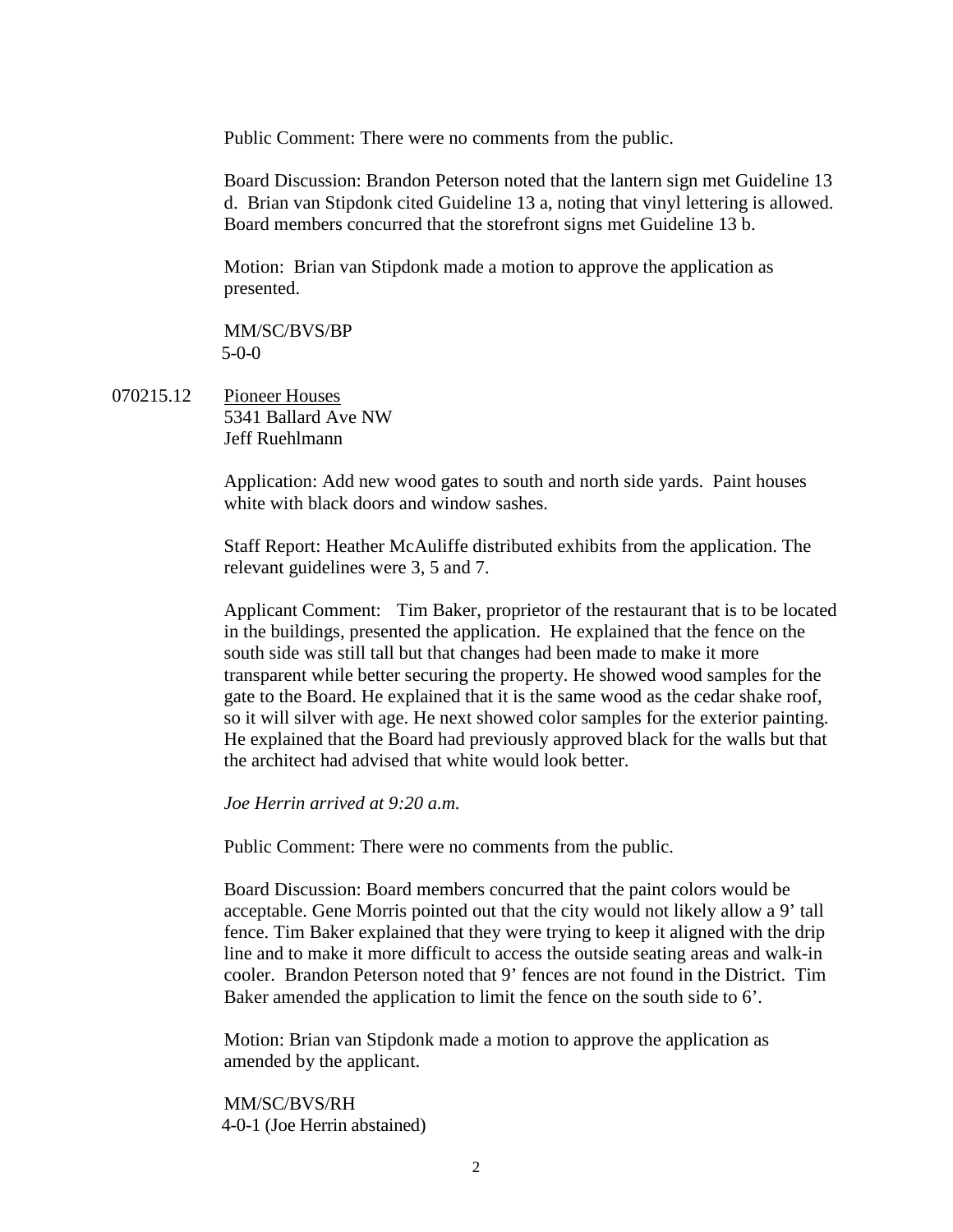#### 070215.13 Ballard Space, LLC 5304 & 5306-5310 Ballard Ave NW Mike Skidmore

Application: 5306-5310 Ballard Ave NW (Queen Hotel): Repair corbels and patch holes in façade; clean and repaint brick façade; add clerestory windows and wood base to storefronts; repaint storefront doors; relocate business signs; install address numbering and lighting. 5304 Ballard Ave NW (Valhalla Building): Install two awnings and address signs; install two concrete decorative eagles on building corners; add metal gate between Valhalla and building to south.

Staff Report: Heather McAuliffe distributed exhibits from the application. The relevant guidelines were 2, 5, 6, 12, 13, and 15.

Applicant Comment: Jamie Basta, architect, presented the application. She explained that Queen Hotel is already painted, and the plan is to repaint it in a cream color, with black used on the window sashes. She showed color samples. Holes in the brick will be patched with mortar before paint is applied. Clerestory windows will be added in the storefront. The false stone front is to be removed, and wood added in its place. The existing business signs will be relocated, moved to the mullions in the clerestory windows, and attached in the same way. The storefronts will be painted black. Lights will be added, gooseneck style. The conduit will not be exposed. She went on to explain the plan to add address numbers, awnings, concrete eagles, and a gate. She explained that the gate would be installed between the Valhalla and the Ballard Inn. She said it will actually be a metal screen rather than a gate. It will be an angled steel frame. She showed a sample of the screen and explained that it will be painted black. It will be attached through the grout joints.

Public Comment: There were no comments from the public.

Board Discussion: The Board discussed the proposed color for the façade and whether or not it could be considered "subdued" per the guidelines. Board members next reviewed the changes to the storefront per the Secretary of the Interior's Standards. Board members discussed the possibility of having the mullions removed from the storefront windows. Heather McAuliffe explained that it would be up to the applicant; since the windows are not proposed to be changed, the glazing is not required to be structural post to structural post.

The Board determined that the address numbers did not conform to the size restriction to 4" per Guideline 13, and that its color made it stand out too much. Board members determined that it must conform to the size restriction and that it should match the cream color to be used on the Queen Hotel.

There was a discussion about the sill height for the storefront, that it was higher than most found along Ballard Avenue, and that the wood panels below it would be large. Board members expressed a concern that the panels would be lacking in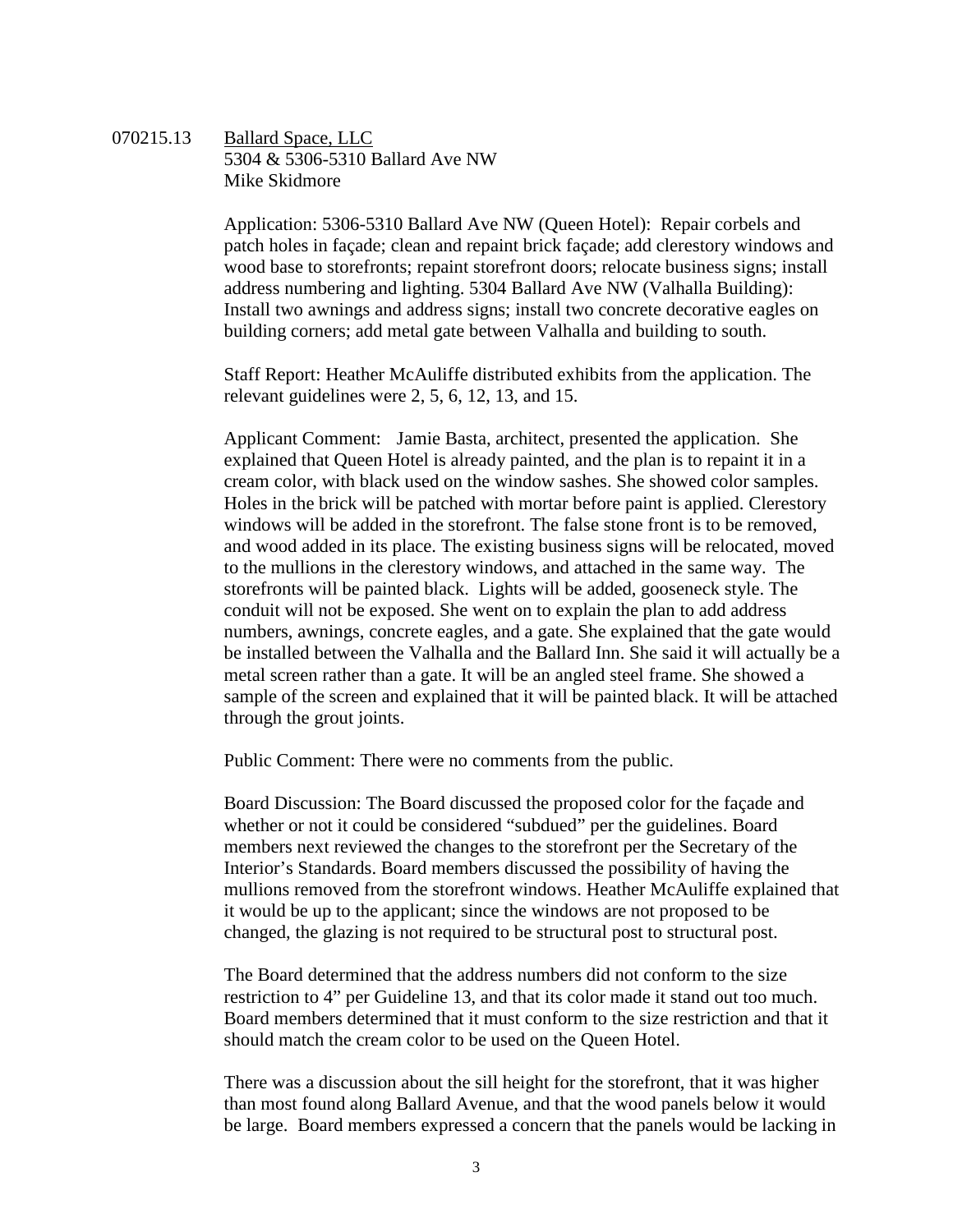articulation compared to other storefronts in the District, per Guidelines 4 and Guideline 15 e.

The Board next discussed the relocation of the Shiku business sign. It was not clear how the sign would relate to its location. Some Board members were of the opinion that a blade sign would be more appropriate than mounting a one-sided sign over the clerestory windows.

It was confirmed that the lighting would be mounted through the mortar joints.

The Board noted that the awnings must be retractable and would be.

Board members next discussed the proposal to add concrete eagles at the corners of the building, at the front façade. Board members noted that the original building at the site had included a decorative eagle at the top of the façade. They were concerned that the addition of the two eagles would be adding conjectural features per Guideline 2 c, and could be confused with historic details per 15 i. Also, it was noted that the eagles would raise the building height beyond the restriction to 50' per Guideline 15 c.

There was a discussion about the proposed screen between the buildings, and that it should be set back in order to be less prominent. Board members discussed a number of conditions to be imposed on its approval of the application, in order to ensure its compliance to the guidelines.

Motion: Joe Herrin made a motion to approve the application as presented, with the exception of the concrete eagles, with the following conditions:

- 1) Wood base on new storefront on Queen Hotel must return for further review and approval, with more articulation, to be more in keeping with the character of the District per Guideline 4;
- 2) An alternative is required for Shiku sign relocation, because the it would not relate to its location, per Guideline 13, with a recommendation to install a projecting sign instead;
- 3) Address numbers on both the Queen Hotel and Valhalla Building are to be reduced to 4", in compliance with Guideline 13;
- 4) Address on Valhalla awning to be "Bavarian Cream" color;
- 5) Screen between Valhalla and Ballard Inn to be set back 6".

Brandon Peterson seconded the motion.

MM/SC/JH/BP  $5-0-0$ 

Joe Herrin made a motion to approve the concrete eagles as presented. Brian van Stipdonk seconded the motion.